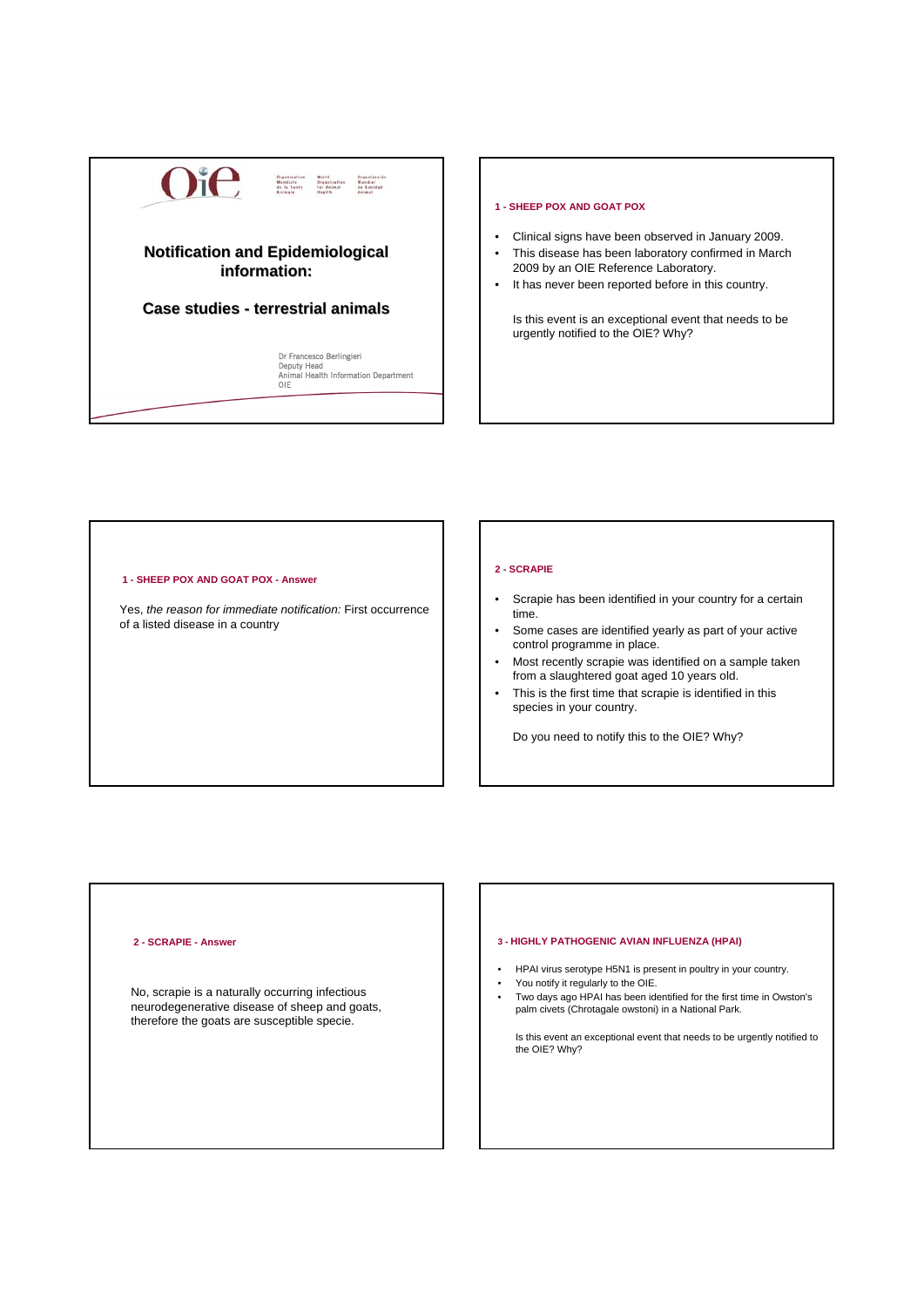# **3 - HIGHLY PATHOGENIC AVIAN INFLUENZA (HPAI) - Answer**

Yes, *the reason for immediate notification:* evidence of change in the epidemiology of a listed disease (e.g. **host range**, pathogenicity, strain of causative pathogen), in particular if there is a zoonotic impact.

#### **4 - PESTE DES PETITS RUMINANTS (PPR)**

- PPR has been reported since the 20th of January 2008 in your country.
- In the immediate notification and the follow-up reports, you notified to the OIE a total of 5 outbreaks.
- On the 5 March 2008, you made a final report, you closed all the outbreaks. The date of the latest closed outbreak was 4 March 2008.
- On 25 March 2008, the Veterinary Services received the confirmation that a new outbreak was confirmed. It started on 23 March 2008.

Is this event an exceptional event that needs to be urgently notified to the OIE? Why?

If it is, what will be the date of the last occurrence of disease?

## **4 - PESTE DES PETITS RUMINANTS (PPR) - Answer**

*Yes, the reason for immediate notification:* Re-occurrence of a listed disease following a report declared the outbreak ended

Date of last occurrence: 4 March 2008

# **5 - EQUINE INFLUENZA (EI)**

- This disease has a sporadic distribution in your country.
- No cases have been detected since 2004. Since that time, you reported in your six-monthly report its absence (date of last occurrence 2004).
- A case is confirmed in a horse in January 2010.

Is this event an exceptional event that needs to be urgently notified to the OIE? Why?

# **5 - EQUINE INFLUENZA (EI) - Answer** *Yes, the reason for immediate notification:* Re-occurrence of a listed disease following a report declared the outbreak ended